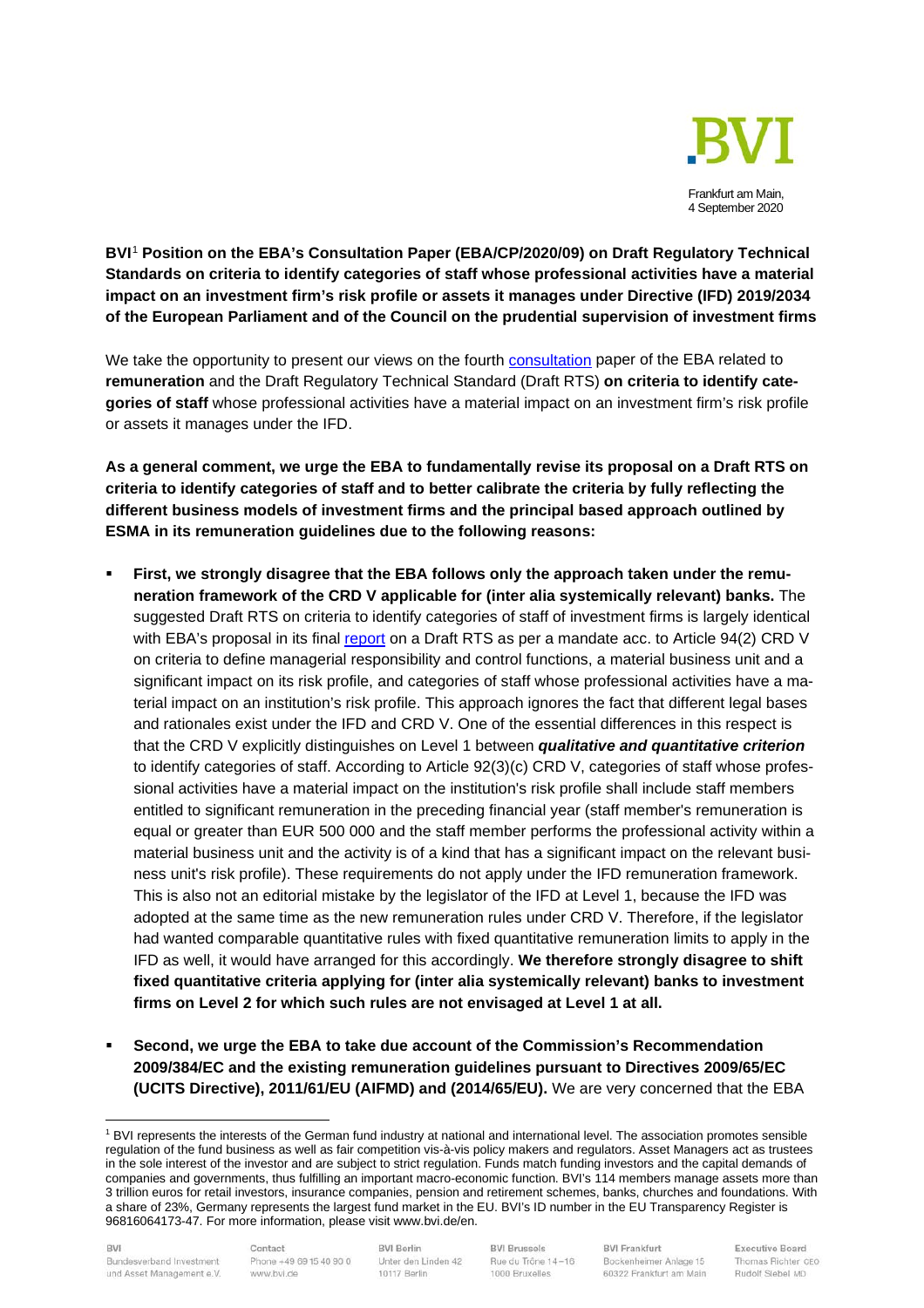

remains silent in its consultation paper about whether and how these ESMA guidelines are considered. Attention should be drawn to subparagraph 1, sentence 2 of Article 30(4) IFD, which assigns to ESMA an active participating and guiding role in drafting the RTS, which yet is to be integrated. Moreover, the argument presented by the EBA at the hearing that approaches of guidelines could not be transferred into an RTS is not convincing. This ignores the clear mandate given in Article 30(4) IFD which (in contrast to the mandate under Article 94(2) CRD) explicitly mentions that the RTS shall be developed by EBA **in consultation with ESMA** and that the EBA **and** ESMA shall take due account these guidelines as well as aim to minimise divergence from existing provisions.

**This applies even more as investment firms such as portfolio managers without a licence to hold client money or to deal on own account (investment firms defined under Article 4(1)(2)(c) CRR of the current regime) do not qualify as institutions. Until the coming into force of the IFD, they are (and have been) out of scope of the remuneration rules of the CRD IV and V and they are not required to identify risk takers (also under German law), not even where they are part of a banking group.** The IFD framework lays down new rules for them for the first time regarding the identification of risk takers and the pay-out rules which requires considerable implementation (insofar as they are classified as category 2). Therefore, the argument presented by the EBA in its hearing that many investment firms are already part of a banking group and that the CRD rules should apply in a comparable manner in avoiding additional implementation effort is not convincing for these firms. This applies even more as the EBA is proposing the most stringent remuneration regime of (inter alia significant) banks for them in disregard of the principal-based approaches in ESMA's remuneration guidelines under the MiFID framework which already cover the main principles of identifying risk takers of investment firms (including portfolio managers) as well as ESMA's remuneration guidelines for asset managers under the AIFMD or UCITS directive which provide comparable business models like portfolio managers. The adherence to banking rules also for investment firms is not only inconsistent with the IFD's explicit rationale to address the specific vulnerabilities and risks inherent to (esp. category 2 and 3) investment firms by means of effective, appropriate and proportionate prudential arrangements, as the CRD only partially and therefore not adequately addresses these (ref. Recital (2) of the IFD). It will also lead to the great danger of further fragmentation of the remuneration system in the EU for undertakings which provide heterogeneous business models such as asset managers and portfolio managers. This was not the intention of the European legislator and the reason for the mandate given to the EBA in Article 30(4) IFD to take due account ESMA's remuneration guidelines.

 **Third, the banking approach is not designed to properly consider the specificities of different business models of investment firms and the characteristic risk associated to their categories of staff.** The EBA itself stated in its previously published announcements on the IFD framework[2](#page-1-0) that '*other than the largest 'bank-like' proprietary trading firms, most investment firms commonly have different risk profiles, based on differing investor bases, risk appetites and risk horizons. Similarly, business models and structures typically vary from those in large banks, and correspondingly investment firms can have different pay structures.*' However, the proposed rigid framework of inflexible criteria does not fulfil this approach and the purposes of the European legislator. This applies entirely to the to the proposed *quantitative criteria* on identifying staff which should apply in any case for all staff members named in Article 6, especially paragraph (1)(a) to (c), of the Draft RTS irrespective of whether the professional activities of these staff members have a material

<span id="page-1-0"></span><sup>&</sup>lt;sup>2</sup> Cf. EBA Report on investment firms, EBA/Op/2015/20, page 78; EBA discussion paper, Designing a new prudential regime for investment firms, EBA/DP/2016/02, page 57.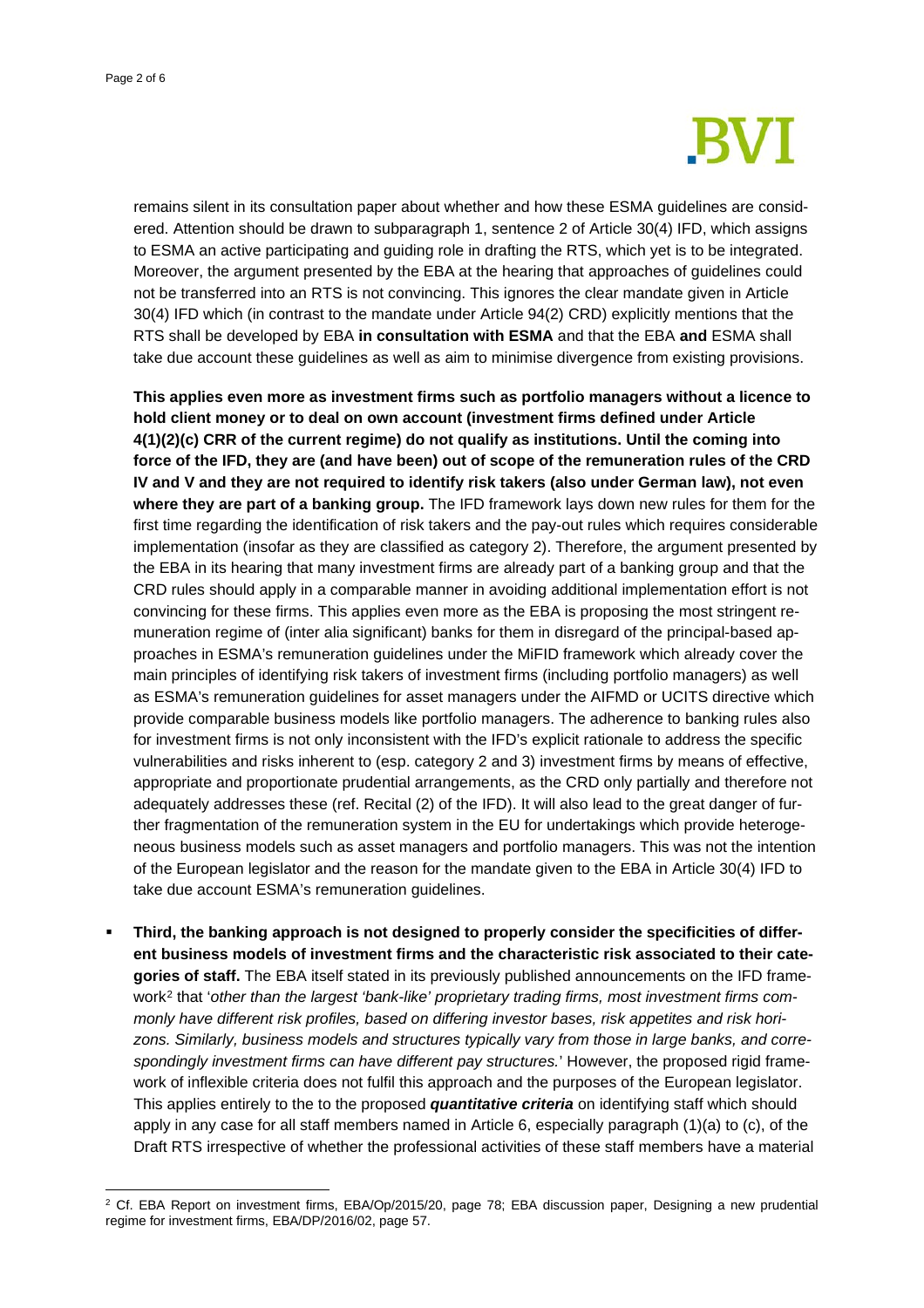

impact on the profile of the investment firm or the assets that it manages. Moreover, the proposed *qualitative criteria pursuant to Article 5(4), (7) second alternative, (8) and (9) of the Draft RTSD* do not distinguish between the fact of whether the professional activities have **a material impact on the profile of the investment firm or the assets that it manages**. In our view, it is not appropriate that the same approach for identifying staff members with material impact on the profile of the investment firm should be applicable for staff members with a material impact of the assets that it manages. Particularly in cases where the investment firm is not dealing on its own balance sheet like portfolio managers, the criteria must be formulated differently and be based on the similar principle-based requirements of the AIFMD and UCITS Directive specified by ESMA in its remuneration guidelines for asset managers.

Subject to our general comments, we would like to comment on the detailed questions as follows:

## *Question 1: Are the definitions in Article 1-3 sufficiently clear?*

The definitions are clear.

## *Question 2: Is the Article 4 on the application of criteria appropriate and sufficiently clear?*

 **Scope (paragraph 1)**: In principle, the mandate given to the EBA in Article 30(4) IFD is focussed on developing Draft RTS to specify appropriate criteria to identify the categories of staff whose professional activities have a material impact on the risk profile to the investment firm. It does not include the material impact on the assets that an investment firm manages. However, the general requirements of Article 30(1) IFD also include that topic. It is therefore in principle appropriate to provide clarity in the Draft RTS for these cases as well.

However, as mentioned in our general remarks, we see the need to apply a different approach for investment firms with a licence to provide portfolio management to cover their processes for identifying staff members with a material impact on the assets managed. In particular, we see multiple interactions especially in the remuneration rules introduced under different pieces of EU law which overall amount to a huge practical burden for the affected market participants. In proposing yet another approach, investment firms providing portfolio management would be required to comply with different sets of rules regarding remuneration of their personnel at the same time: the RTS under the IFD, the ESMA guidelines under the MiFID and contractual provisions (such as provisions to fulfil the AIFMD and UCITS remuneration requirements in case of delegation of portfolio management of investment funds to investment firms). Applying all these rules required under different, unaligned regulatory regimes within one employment contract is barely possible. Since the services provided by investment firms are comparable to the services provided by management companies within the meaning of the AIFMD or UCITS Directive, it is important that also an equal remuneration regime applies to these investment firms. **In avoiding further fragmentation of remuneration systems and in considering the aim of the EU legislator to minimise divergence from existing provisions (Article 30(4) IFD), the criteria to identify categories of staff of investment firms providing portfolio management should be based on the similar principle-based requirements of the AIFMD and UCITS Directive specified by ESMA in its remuneration guidelines for asset managers. We therefore urge the EBA to add (at least) an exemption in the Draft RTS for investment firms with a licence to provide portfolio management services to align the process for identifying staff members as it is required in the ESMA guidelines.**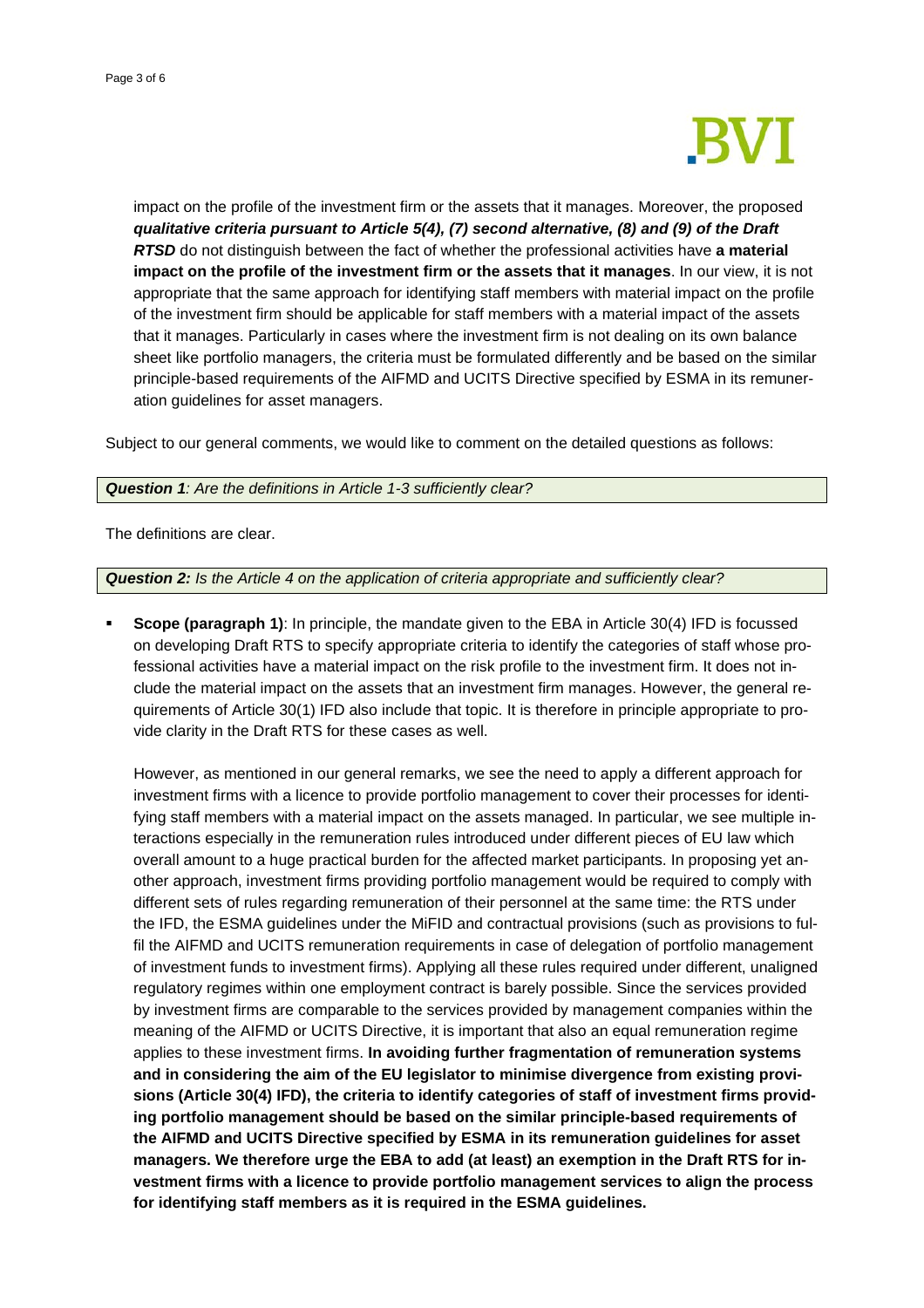

The EBA itself was proposing such an approach in its Annex to the EBA Opinion (EBA-OP-2017- 11) in response to the European Commission's call for advice of 13 June 2016 (29 September 2017) under paragraph 340 as follows:

*"If additional remuneration requirements (i.e. in addition to applicable requirements set in MiFID II) were set for such Class 2 or 3 investment firms, they could be similar to the requirements included within CRD or similar to the requirements set in Directive 2009/65/EU (UCITS) or Directive 2011/61/EU (AIFMD) and should apply to staff having a material impact on the firm risk profile. In this respect, it must be noted that only the CRD includes a limitation of the ratio between the variable and the fixed remuneration to 100% (200% with shareholders' approval). The principle of proportionality should be taken into account."*

An approach 'similar to the requirements included within the CRD' would mean for investment firms providing portfolio management without a licence to deal on own account that the remuneration rules would **not apply** for them because they are out of scope of the remuneration requirements of the CRD: they do not qualify as institutions within the meaning of the current CRR/CRD which limits the remuneration requirements to institutions. However, since the European legislator has adopted a different interpretation in the IFD framework, namely that these investment firms (category 2 firms) must in principle also draw up a remuneration policy and identify risk takers on a proportional basis, a comparable approach to that under the AIFMD or UCITS Directive must be found. The imperative nature of this approach is expressly stipulated in Art. 30(4) IFD through the inclusion of ESMA in and the specifications of EBA's mandate thereunder.

In this context, we would like to draw EBA's attention to the fact that the implementation of the proposed processes to identify staff members will increase costs and the administrative burden for investment firms which are currently not covered by the remuneration requirements to identify staff as follows:

- Adjusting the content of the remuneration policies (such as changing the scope of the remuneration policy regarding to the identified staff and the pay-out process)
- **Implementation of a pay-out process for parts of the variable remuneration (such as defer**ral arrangements, pay-out in instruments, application of malus) including software adaption for the pay-out process and adjusting the accounting systems (such as implementation of different payment methods and new employees' accounts, monitoring of the deferral arrangements, initiation of subsequent payments)
- In cases where a pay-out process is partially in place, changing the implemented processes for salary payments of the identified staff (such as changing the calculation process for the deferred part of the bonus and the timeline of the deferred period)
- Adjusting the employment contracts of the identified staff, including conduct of negotiations with the employees
- Informing where applicable the workers' council ("Betriebsrat") and requiring the consent of the workers' council (including complying with the requirements of the Equal Treatment Law); in practice, there are open questions what happens if the workers' council fails to give its approval under employment legislation or collective agreements (e.g. consent for malus agreements).
- Clarification of legal issues by internal/external lawyers
- Hiring external service providers for the implementation of the new (complex) requirements.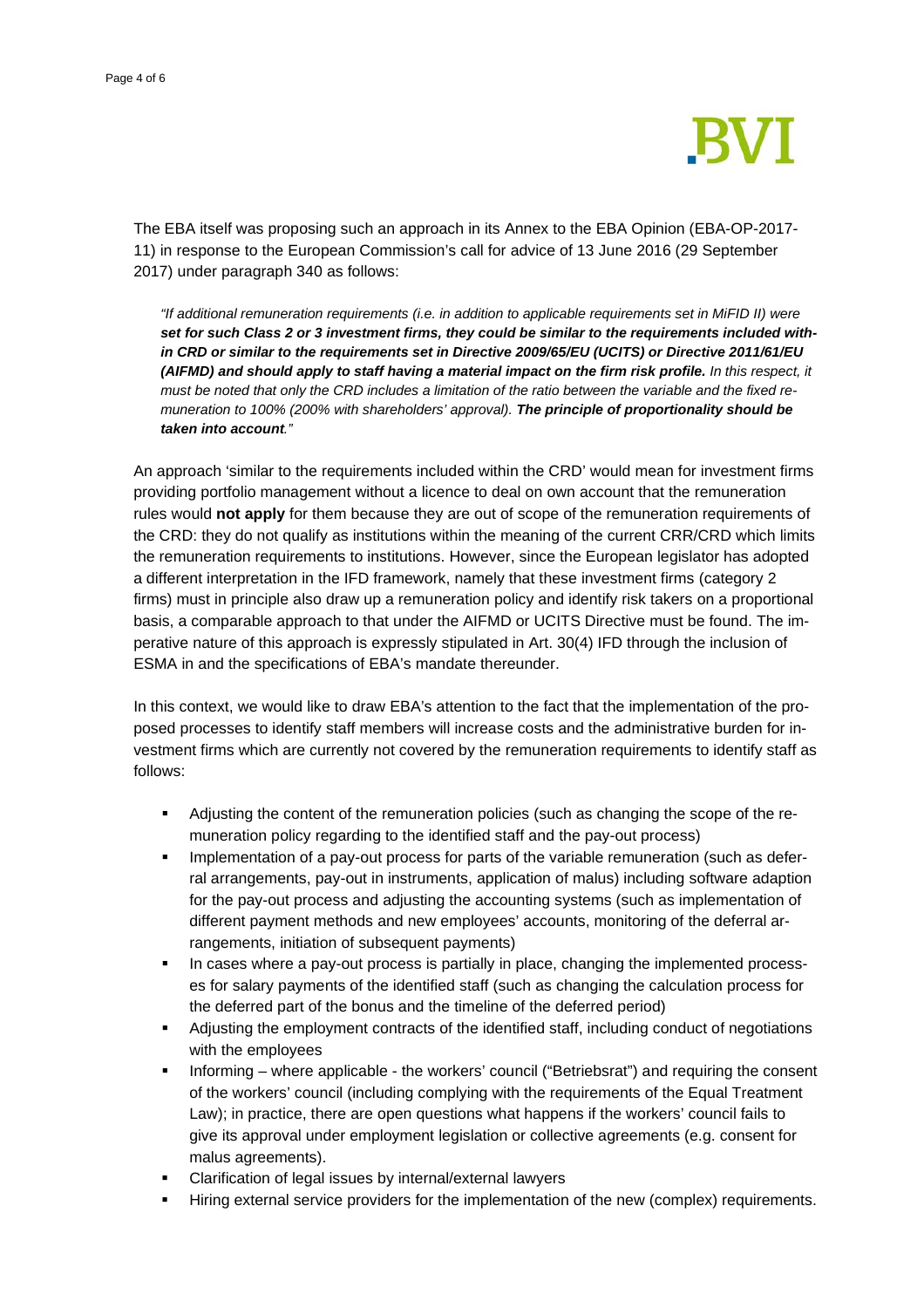

- **Quantitative and qualitative criteria (paragraph 2**): As mentioned in our general remarks, we strongly disagree with the proposed approach to define **quantitative criteria** to identify categories of staff of non-systemic investment firms in absence of a legal obligation on Level 1 in the IFD. In comparison to the legal requirements for banks under CRD V, the IFD does not requires that staff members entitled to significant remuneration should be identified as categories of staff whose professional activities have a material impact on the institution's risk profile. We also refer to our general remarks and our answers to question 4 regarding the qualitative criteria.
- **Group approach (paragraph 3 and 4):** We refer to our aforementioned remarks to the quantitative and qualitative criteria. We have the same concerns to apply these criteria on consolidated basis.

Furthermore, we miss a similar group approach on Level 1 of the IFD as it is stated under the new banking regime (Article 109 CRD V) with exemptions for group entities with sector specific requirements such as UCITS or AIF management companies. The reason for this is that these exemptions under Article 109 CRD V were part of the trilogue at a very late stage of the CRD V package without a chance to involve this as a comparable rule under the IFD framework. **In view of a level playing field adequately addressing the rationale for proportionality as expressed in Recital 2 of the IFD between category 1 firms on one hand and category 2 firms on the other, we request EBA to support such exemptions also under the IFD framework (for instance as a general comment in its final report or as proposal in its Draft RTS)**.

*Question 3: What would be the appropriate percentage of own funds to determine that a business unit has a material impact on the risk profile of the investment firm? It would be most helpful if respondents could provide a quantitative estimation of the number of staff identified under this criterion at the indicated percentages in addition to the other qualitative criteria within the draft RTS as well as the cost for the application of that criterion.*

We disagree to implement a qualitative criterion which refers to staff members which have managerial responsibility for a business unit that contributes a percentage amount of the investment firm's total own funds requirements. This approach results solely from the requirements of the CRD (Article 92(3)(c)) covering staff members entitled to significant remuneration in the preceding financial year, which are not required under the IFD.

Moreover, from a practical point of view, the management responsibility for a business unit should be measured against its capital requirements. That is not a suitable approach for investment firms which calculate their own capital requirements based on fixed overheads. Own capital figures are generally not broken down by business unit based on fixed costs or K-factors. This would therefore lead to a considerable additional administrative burden if the own capital figures only had to be broken down by business units for the purpose of staff categorisation. It would also significantly limit the investment firm's ability to adjust its set-up and structure and thus adapt to changing market or strategic demands, and thus bear the potential of an additional regulatory law induced risk.

Finally, the approach taken in the Draft RTS lacks the element of proportionality as not all investment firms will feature a structure where business units significantly differ and the level of risk for the firm can be broken down by meaningful metrics.